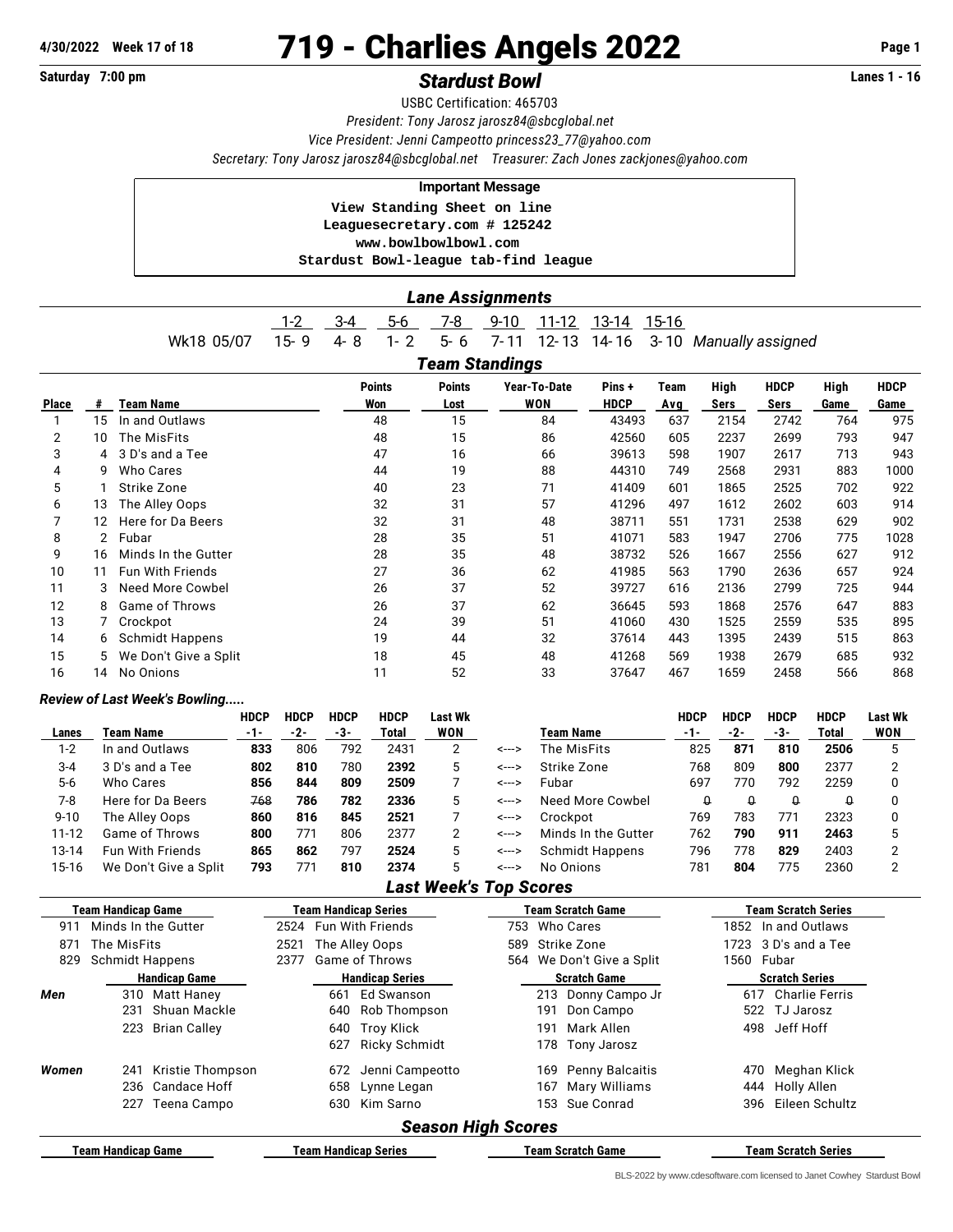| 4/30/2022                 | <b>Week 17 of 18</b>                          |                          |                             |                                              | 719 - Charlies Angels 2022 |          |                                          |                                        |            |                     |                            |                                           |                                            | Page 2      |
|---------------------------|-----------------------------------------------|--------------------------|-----------------------------|----------------------------------------------|----------------------------|----------|------------------------------------------|----------------------------------------|------------|---------------------|----------------------------|-------------------------------------------|--------------------------------------------|-------------|
| <b>Team Handicap Game</b> |                                               |                          | <b>Team Handicap Series</b> |                                              | <b>Team Scratch Game</b>   |          |                                          |                                        |            |                     | <b>Team Scratch Series</b> |                                           |                                            |             |
| 1028                      | Fubar                                         | 2931<br><b>Who Cares</b> |                             |                                              | 793 The MisFits            |          |                                          |                                        |            | 2154 In and Outlaws |                            |                                           |                                            |             |
| 944                       | Need More Cowbel                              | 2679                     | We Don't Give a Split       |                                              |                            |          |                                          | 713 3 D's and a Tee                    |            |                     | 1868                       | <b>Game of Throws</b>                     |                                            |             |
| 924                       | <b>Fun With Friends</b>                       | 2602                     | The Alley Oops              |                                              |                            |          | 702 Strike Zone                          |                                        |            |                     |                            |                                           | 1731 Here for Da Beers                     |             |
| Men                       | <b>Handicap Game</b><br>315 Rick Balcaitis    |                          |                             | <b>Handicap Series</b><br>813 Charlie Ferris |                            |          |                                          | <b>Scratch Game</b><br>279 Ed Kemereit |            |                     |                            | <b>Scratch Series</b><br>723 Gary Bayliff |                                            |             |
|                           | 310 Matt Haney                                |                          | 793                         | Chris Gardner                                |                            |          |                                          | 265 Donny Campo Jr                     |            |                     |                            | 663 Ed Swanson                            |                                            |             |
|                           | 308 Steve Conrad                              |                          | 741                         | Dave Weeks                                   |                            |          | 257                                      | Don Campo                              |            |                     | 617                        |                                           | Rob Thompson                               |             |
|                           |                                               |                          |                             |                                              |                            |          |                                          |                                        |            |                     |                            |                                           |                                            |             |
| Women                     | Jenni Campeotto<br>273                        |                          | 731                         | <b>Holly Allen</b><br>Teena Campo            |                            |          | 211                                      | Mary Williams                          |            |                     | 516<br>487                 |                                           | Eileen Schultz                             |             |
|                           | 266 Liz Napolsky<br>Debbie Stewart<br>266     |                          | 728<br>677                  | Kim Clark                                    |                            |          | 187<br>Meghan Klick<br>Sue Conrad<br>179 |                                        |            |                     | 478                        |                                           | <b>Penny Balcaitis</b><br>Kristie Thompson |             |
|                           | 264 Ramona Nieto                              |                          |                             |                                              |                            |          |                                          |                                        |            |                     |                            |                                           |                                            |             |
|                           |                                               |                          |                             |                                              | Individual High Averages   |          |                                          |                                        |            |                     |                            |                                           |                                            |             |
| Men                       | <b>Charlie Ferris</b><br>213.18               |                          |                             |                                              | 212.21 Donny Campo Jr      |          |                                          |                                        |            | 206.71              |                            | <b>Ed Kemereit</b>                        |                                            |             |
| Women                     | 184.00<br>Jenni Campeotto                     |                          |                             | 165.85 Holly Allen                           |                            |          |                                          |                                        |            | 157.33              |                            | Mary Williams                             |                                            |             |
|                           |                                               |                          |                             | <b>Team Rosters</b>                          |                            |          |                                          |                                        |            |                     |                            |                                           |                                            |             |
|                           |                                               |                          |                             |                                              |                            |          |                                          |                                        |            |                     | High                       | <b>High</b>                               | <b>HDCP</b>                                | <b>HDCP</b> |
| ID#                       | <b>Name</b>                                   |                          | <b>Avg</b>                  | <b>HDCP</b>                                  | <b>Pins Gms</b>            |          | -1-                                      | -2-                                    | -3-        | <b>Total</b>        | Game                       | Sers                                      | Game                                       | Sers        |
| 1 - Strike Zone           |                                               |                          |                             |                                              |                            |          |                                          |                                        |            |                     |                            |                                           |                                            |             |
| 175                       | Alyson Jarosz                                 |                          | 143                         | 61                                           | 429                        | 3        | a133                                     | a133                                   | a133       | 399                 | 171                        | 429                                       | 233                                        | 615         |
| 188                       | MaryJo Jones                                  |                          | 103                         | 93                                           | 4348                       | 42       | 69                                       | 99                                     | 122        | 290                 | 144                        | 378                                       | 238                                        | 660         |
|                           | 182 TJ Jarosz<br>183 Tony Jarosz              |                          | 181<br>174                  | 31<br>36                                     | 9248<br>8352               | 51<br>48 | 174<br>172                               | 179<br>178                             | 169<br>156 | 522<br>506          | 232<br>234                 | 611<br>603                                | 271<br>269                                 | 731<br>708  |
| 2 - Fubar                 |                                               |                          |                             |                                              |                            |          |                                          |                                        |            |                     |                            |                                           |                                            |             |
|                           | 61 Holly Allen                                |                          | 165                         | 44                                           | 6468                       | 39       | 112                                      | 166                                    | 166        | 444                 | 244                        | 575                                       | 272                                        | 731         |
| 163                       | Deanna Rahl                                   |                          | 80                          | 112                                          | 3629                       | 45       | 61                                       | 73                                     | 60         | 194                 | 119                        | 315                                       | 229                                        | 645         |
| 197                       | Mark Allen                                    |                          | 180                         | 32                                           | 9195                       | 51       | 143                                      | 176                                    | 191        | 510                 | 248                        | 615                                       | 281                                        | 723         |
|                           | 198 Jim Rahl                                  |                          | 158                         | 49                                           | 8063                       | 51       | 148                                      | 122                                    | 142        | 412                 | 242                        | 524                                       | 292                                        | 659         |
|                           | 3 - Need More Cowbel                          |                          |                             |                                              |                            |          |                                          |                                        |            |                     |                            |                                           |                                            |             |
| 211                       | Donna Erickson                                |                          | 106                         | 91                                           | 4491                       | 42       | a96                                      | a96                                    | a96        | 288                 | 157                        | 403                                       | 247                                        | 673         |
| 57                        | Dawn Meade                                    |                          | 195                         | 20                                           | 4107                       | 21       | a185                                     | a185                                   | a185       | 555                 | 278                        | 723                                       | 308                                        | 813         |
| 219<br>221                | Matt A. Lee<br>Evita Jazmin Bayliff           |                          | 137<br>178                  | 66<br>33                                     | 3301<br>4809               | 24<br>27 |                                          |                                        |            | 0<br>$\mathbf 0$    | 197<br>243                 | 480<br>579                                | 259<br>278                                 | 684<br>699  |
| 227                       | <b>Gary Bayliff</b>                           |                          | 197                         | 18                                           | 8511                       | 43       | a187                                     | a187                                   | a187       | 561                 | 257                        | 723                                       | 275                                        | 771         |
| 270                       | <b>Edgar Valentin</b>                         |                          | 126                         | 75                                           | 2664                       | 21       | 109                                      | 111                                    | 124        | 344                 | 185                        | 487                                       | 265                                        | 727         |
|                           | 4 - 3 D's and a Tee                           |                          |                             |                                              |                            |          |                                          |                                        |            |                     |                            |                                           |                                            |             |
| 77                        | Teena Campo                                   |                          | 136                         | 67                                           | 6145                       | 45       | 124                                      | 160                                    | 142        | 426                 | 179                        | 515                                       | 250                                        | 728         |
| 78                        | Denise Weeks                                  |                          | 99                          | 96                                           | 2686                       | 27       | a89                                      | a89                                    | a89        | 267                 | 130                        | 332                                       | 234                                        | 637         |
|                           | 79 Don Campo                                  |                          | 178                         | 33                                           | 6415                       | 36       | 191                                      | 163                                    | 151        | 505                 | 257                        | 589                                       | 293                                        | 697         |
| 80                        | Dave Weeks                                    |                          | 185                         | 28                                           | 7786                       | 42       | a175                                     | a175                                   | a175       | 525                 | 246                        | 645                                       | 282                                        | 741         |
|                           | 5 - We Don't Give a Split<br>232 Ramona Nieto |                          | 117                         |                                              | 5301                       |          |                                          | 112                                    |            |                     |                            |                                           |                                            |             |
|                           | 242 Marie Nieto                               |                          | 116                         | 82<br>83                                     | 5917                       | 45<br>51 | 97<br>128                                | 115                                    | 93<br>123  | 302<br>366          | 175<br>151                 | 445<br>403                                | 264<br>239                                 | 712<br>667  |
| 229                       | Jamie Nieto                                   |                          | 146                         | 59                                           | 7020                       | 48       | 129                                      | 116                                    | 134        | 379                 | 211                        | 547                                       | 275                                        | 739         |
|                           | 224 Ed Swanson                                |                          | 190                         | 24                                           | 7448                       | 39       | 193                                      | 182                                    | 214        | 589                 | 245                        | 663                                       | 268                                        | 741         |
|                           | 6 - Schmidt Happens                           |                          |                             |                                              |                            |          |                                          |                                        |            |                     |                            |                                           |                                            |             |
|                           | 236 Jen Charneske                             |                          | 76                          | 115                                          | 2282                       | 30       | 109                                      | 63                                     | 89         | 261                 | 112                        | 270                                       | 229                                        | 621         |
| 184                       | Zach Jones                                    |                          | 109                         | 88                                           | 4488                       | 41       | 92                                       | 103                                    | 119        | 314                 | 141                        | 374                                       | 229                                        | 638         |
|                           | 185 Amanda Jarosz                             |                          | 116                         | 83                                           | 4793                       | 41       | 119                                      | 108                                    | 116        | 343                 | 141                        | 394                                       | 223                                        | 637         |
|                           | 187 Ricky Schmidt                             |                          | 142                         | 62                                           | 5576                       | 39       | 128                                      | 156                                    | 157        | 441                 | 192                        | 484                                       | 254                                        | 685         |
| 7 - Crockpot<br>40        | Janet Jarosz                                  |                          | 112                         | 86                                           | 5746                       | 51       | 130                                      | 114                                    | 109        | 353                 | 167                        | 388                                       | 255                                        | 652         |
| 41                        | Roman Jarosz                                  |                          | 118                         | 81                                           | 6048                       | 51       | 78                                       | 113                                    | 111        | 302                 | 189                        | 427                                       | 272                                        | 682         |
| 269                       | Kayla Vaccaro                                 |                          | 79                          | 112                                          | 3795                       | 48       | 89                                       | 86                                     | 69         | 244                 | 117                        | 314                                       | 234                                        | 656         |
|                           | 261 Melissa Bukovatz                          |                          | 121                         | 79                                           | 5830                       | 48       | 114                                      | 112                                    | 124        | 350                 | 165                        | 429                                       | 241                                        | 669         |
|                           | 8 - Game of Throws                            |                          |                             |                                              |                            |          |                                          |                                        |            |                     |                            |                                           |                                            |             |
|                           | 100 Sandi Pierri                              |                          | 101                         | 95                                           | 3655                       | 36       | 105                                      | 84                                     | 131        | 320                 | 131                        | 341                                       | 226                                        | 629         |
| 118                       | Frank Pierri                                  |                          | 122                         | 78                                           | 5499                       | 45       | 137                                      | 99                                     | 87         | 323                 | 171                        | 408                                       | 247                                        | 643         |
| 147                       | <b>Steve Bernard</b>                          |                          | 158                         | 49                                           | 4267                       | 27       | a148                                     | a148                                   | a148       | 444                 | 207                        | 538                                       | 260                                        | 697         |
| 174                       | Donny Campo Jr                                |                          | 212                         | 6                                            | 8276                       | 39       | 183                                      | 213                                    | 213        | 609                 | 265                        | 703                                       | 275                                        | 742         |